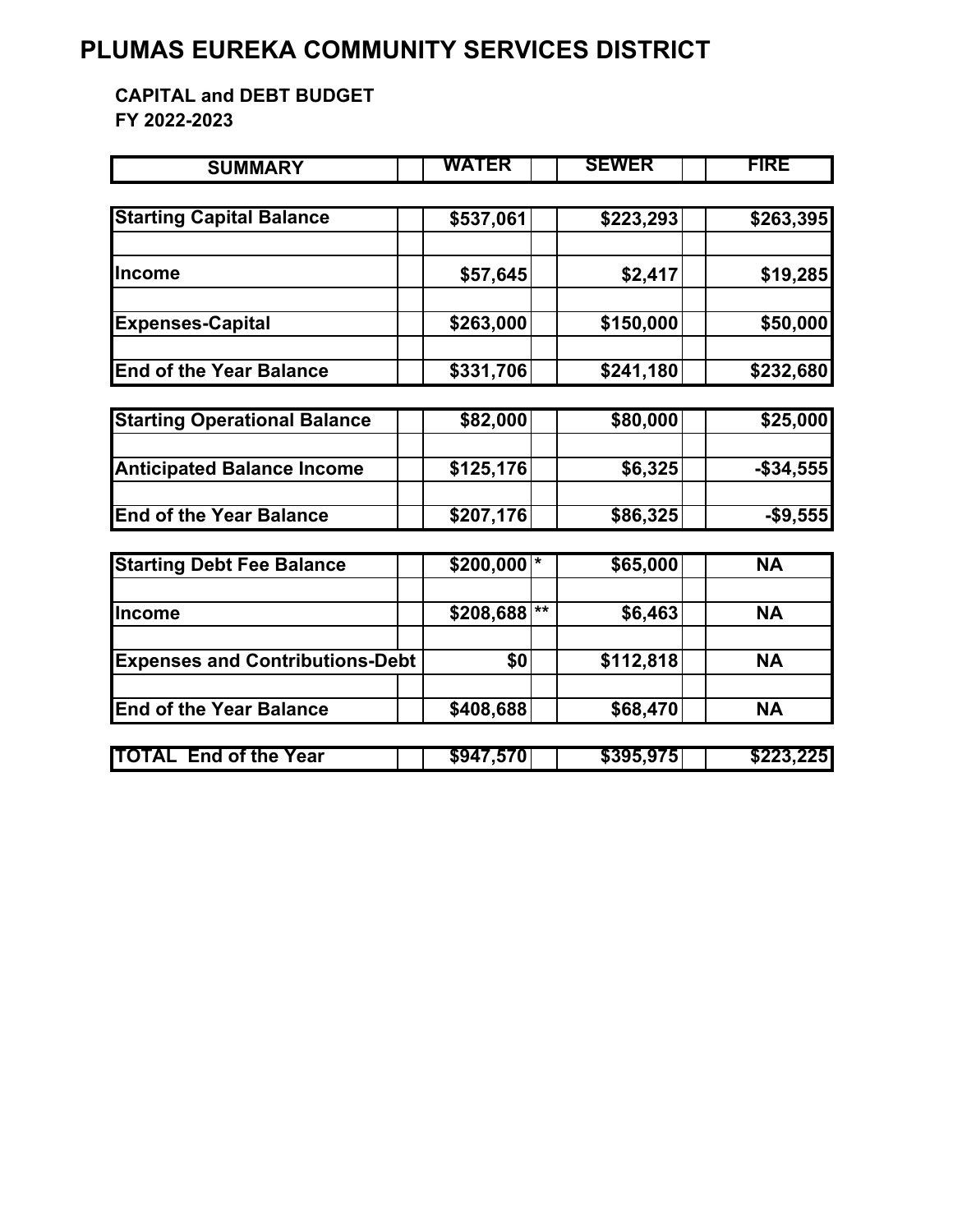|      |                                            |                  |                                        |                    |                   |                           | <b>Income Calculator</b> |                         |                              |                 |    |                   |  |  |  |
|------|--------------------------------------------|------------------|----------------------------------------|--------------------|-------------------|---------------------------|--------------------------|-------------------------|------------------------------|-----------------|----|-------------------|--|--|--|
|      |                                            |                  | Total Income and Balances: \$2,485,328 |                    |                   |                           |                          |                         |                              |                 |    |                   |  |  |  |
|      | <b>Adopted</b>                             |                  |                                        |                    |                   |                           |                          |                         |                              |                 |    |                   |  |  |  |
|      |                                            |                  |                                        |                    |                   |                           | FY 22/23                 |                         |                              |                 |    | <b>Existing</b>   |  |  |  |
|      |                                            |                  | <b>Customer</b>                        |                    | <b>Monthly</b>    |                           | <b>Annual</b>            | \$                      |                              | %               |    | <b>Monthly</b>    |  |  |  |
|      |                                            |                  | Count                                  |                    | Fee               |                           | <b>Income</b>            | <b>Increase</b>         |                              | <b>Increase</b> |    | Fee               |  |  |  |
| code | <b>Water</b>                               |                  |                                        |                    |                   |                           |                          |                         |                              |                 |    |                   |  |  |  |
|      | Service Fee 3/4 inch                       |                  | 537                                    |                    | \$67.00           |                           | \$431,748                | \$0.00                  |                              | 0.0%            |    | \$67.00           |  |  |  |
|      | Service Fee 1 inch                         |                  | 3                                      |                    | \$94.60           |                           | \$3,406                  | \$0.00                  |                              | 0.0%            |    | \$94.60           |  |  |  |
|      | Service Fee 2 inch                         |                  | 2                                      |                    | \$246.38          |                           | \$5,913                  | \$0.00                  |                              | 0.0%            |    | \$246.38          |  |  |  |
|      | Standby                                    |                  | 72                                     |                    | \$27.84           |                           | \$24,054                 | \$0.00                  |                              | 0.0%            |    | \$27.84           |  |  |  |
|      |                                            | subtotal         | 609                                    |                    |                   |                           | \$465,120                |                         |                              | 0.0%            |    |                   |  |  |  |
|      | Capital Fee 3/4 inch<br>Capital Fee 1 inch |                  | 3                                      |                    | \$7.53<br>\$12.55 |                           | \$55,029<br>\$452        | \$0.00<br>\$0.00        |                              | 0.0%            |    | \$7.53<br>\$12.55 |  |  |  |
|      | Capital Fee 2 inch                         |                  | 2                                      |                    | \$40.16           |                           | \$964                    | \$0.00                  |                              | 0.0%            |    | \$40.16           |  |  |  |
|      | Capital Fee Standy                         |                  |                                        |                    | \$7.53            |                           | \$0                      | \$0.00                  |                              | 0.0%            |    | \$7.53            |  |  |  |
|      |                                            | subtotal         |                                        |                    |                   |                           | \$56,445                 |                         |                              |                 |    |                   |  |  |  |
|      | Debt Service 3/4 inch                      |                  | 609                                    |                    | \$27.84           |                           | \$203,455                | \$0.00                  |                              | 0.0%            |    | \$27.84           |  |  |  |
|      | Debt Service 1 inch                        |                  | 3                                      |                    | \$46.39           |                           | \$1,670                  | \$0.00                  |                              | 0.0%            |    | \$46.39           |  |  |  |
|      | Debt Service 2 inch                        |                  | 2                                      |                    | \$148.46          |                           | \$3,563                  | \$0.00                  |                              | 0.0%            |    | \$148.46          |  |  |  |
|      | Debt Service Standby                       |                  |                                        |                    | \$27.84           |                           | \$0                      | \$0.00                  |                              | 0.0%            |    | \$27.84           |  |  |  |
|      |                                            | subtotal         |                                        |                    |                   |                           | \$208,688                |                         |                              |                 |    |                   |  |  |  |
|      | Interest                                   |                  |                                        |                    |                   |                           | \$1,200                  |                         |                              |                 |    |                   |  |  |  |
|      |                                            | Income subtotal  |                                        |                    |                   |                           | \$731,453                |                         |                              |                 |    |                   |  |  |  |
|      | <b>Operational Reserve</b>                 |                  |                                        |                    |                   |                           | \$82,000                 |                         |                              |                 |    |                   |  |  |  |
|      | <b>Capital Reserves</b>                    |                  |                                        |                    |                   |                           | \$537,061                |                         |                              |                 |    |                   |  |  |  |
|      | <b>Debt Service Reserves</b>               |                  |                                        |                    |                   |                           | \$200,000                |                         |                              |                 |    |                   |  |  |  |
|      |                                            | Balance FY 21/22 |                                        |                    |                   |                           | \$819,061                |                         |                              |                 |    |                   |  |  |  |
|      |                                            |                  |                                        | <b>Water Total</b> |                   | \$1,549,339               |                          |                         |                              |                 |    |                   |  |  |  |
|      |                                            |                  |                                        |                    |                   |                           |                          |                         |                              |                 |    |                   |  |  |  |
|      |                                            |                  |                                        |                    |                   |                           |                          |                         |                              |                 |    |                   |  |  |  |
|      |                                            |                  |                                        |                    |                   |                           | FY 22/23                 |                         |                              |                 |    | <b>Existing</b>   |  |  |  |
|      |                                            |                  | <b>Customer</b>                        |                    | <b>Monthly</b>    |                           | <b>Annual</b>            | \$                      |                              | %               |    | <b>Monthly</b>    |  |  |  |
|      | Sewer                                      |                  | Count                                  |                    | Fee               |                           | <b>Income</b>            | Increase                |                              | <b>Increase</b> |    | Fee               |  |  |  |
|      | Service PEE                                | Dev              | 289                                    | \$                 | 85.78             | \$                        | 297,485                  | \$                      | 0.85                         | 1.0%            | \$ | 84.93             |  |  |  |
|      | Service ESS                                | Dev/BO           | 3                                      | \$                 | 67.27             | \$                        | 2,422                    | \$                      | 0.20                         | 0.3%            | \$ | 67.07             |  |  |  |
|      | Service ESS                                | Dev/NBO          | 30                                     | \$                 | 85.78             | $\boldsymbol{\mathsf{S}}$ | 30,881                   | \$                      | 0.85                         | 1.0%            | \$ | 84.93             |  |  |  |
|      | Service VAPP                               | Dev/NBO          | 2                                      | \$                 | 93.79             | \$                        | 2,251                    | \$                      | 1.35                         | 1.5%            | \$ | 92.44             |  |  |  |
|      | Madora LF Service Fee                      |                  | 8                                      | \$                 | 4.25              | \$                        | 408                      | \$                      |                              | 0.0%            | \$ | 4.25              |  |  |  |
|      |                                            | subtotal         |                                        |                    |                   | \$                        | 333,447                  |                         |                              |                 |    |                   |  |  |  |
|      | Capital PEE                                | Dev              | 289                                    | \$                 | 24.11             | \$                        | 83,613                   | \$                      | 0.43                         | 1.8%            | \$ | 23.68             |  |  |  |
|      | Capital PEE                                | UnDev            | 14                                     | \$                 | 24.11             | \$                        | 4.050                    | \$                      | 0.43                         | 1.8%            | \$ | 23.68             |  |  |  |
|      | Capital ESS                                | Dev/BO           | 3                                      | \$                 | 39.43             | \$                        | 1,419                    | \$                      | 0.92                         | 2.4%            | \$ | 38.51             |  |  |  |
|      | Capital ESS                                | Dev/NBO          | 31                                     | \$                 | 39.43             | \$                        | 14,668                   | \$                      | 0.92                         | 2.4%            | \$ | 38.51             |  |  |  |
|      | Capital ESS                                | UnDev            | 16                                     | \$                 | 39.43             | \$                        | 7,571                    | \$                      | 0.92                         | 2.4%            | \$ | 38.51             |  |  |  |
|      | Capital VAPP                               | UnDev            | 11                                     | \$                 | 31.42             | \$                        | 4,147                    | \$                      | 0.43                         | 1.4%            | \$ | 30.99             |  |  |  |
|      | Capital VAPP                               | UD SA            | 1                                      | \$                 | 201.43            | \$                        | 2,417                    | \$                      | 7.32                         | 3.8%            | \$ | 194.11            |  |  |  |
|      | Capital<br>Debt Service PEE                | subtotal         | 289                                    | \$                 | 18.69             | \$<br>\$                  | 117,887<br>64,817        | \$                      | $\overline{\phantom{a}}$     | 0.0%            | \$ | 18.69             |  |  |  |
|      | Debt Service PEE Un Dev                    |                  | 16                                     | \$                 | 18.69             | \$                        | 3,588                    | $\sqrt[6]{\frac{1}{2}}$ | $\blacksquare$               | 0.0%            | \$ | 18.69             |  |  |  |
|      | Debt Service ESS BO                        |                  | 43                                     | \$                 | 11.38             | \$                        | 5,872                    | \$                      | $\blacksquare$               | 0.0%            | \$ | 11.38             |  |  |  |
|      | Debt Service ESS NBO                       |                  | 31                                     | \$                 | 53.86             | \$                        | 20,036                   | \$                      | $\qquad \qquad \blacksquare$ | 0.0%            | \$ | 53.86             |  |  |  |
|      | Debt Service ESS UnDev                     |                  | 22                                     | \$                 | 53.86             | \$                        | 14,219                   | \$                      | $\blacksquare$               | 0.0%            | \$ | 53.86             |  |  |  |
|      | Debt Service VAPP NBO                      |                  | $\overline{c}$                         | \$                 | 53.86             | \$                        | 1,293                    | \$                      | $\blacksquare$               | 0.0%            | \$ | 53.86             |  |  |  |
|      | Debt Sevice VAPP UD SA                     |                  | 1                                      | \$                 | 538.60            | \$                        | 6,463                    | \$                      | $\overline{\phantom{a}}$     | 0.0%            | \$ | 538.60            |  |  |  |
|      |                                            | subtotal         |                                        |                    |                   | \$                        | 116,288                  |                         |                              |                 |    |                   |  |  |  |
|      | Interest                                   |                  |                                        |                    |                   | \$                        |                          |                         |                              |                 |    |                   |  |  |  |
|      | <b>Operational Reserves</b>                | Income subtotal  |                                        |                    |                   | \$<br>\$                  | 567,621<br>80,000        |                         |                              |                 |    |                   |  |  |  |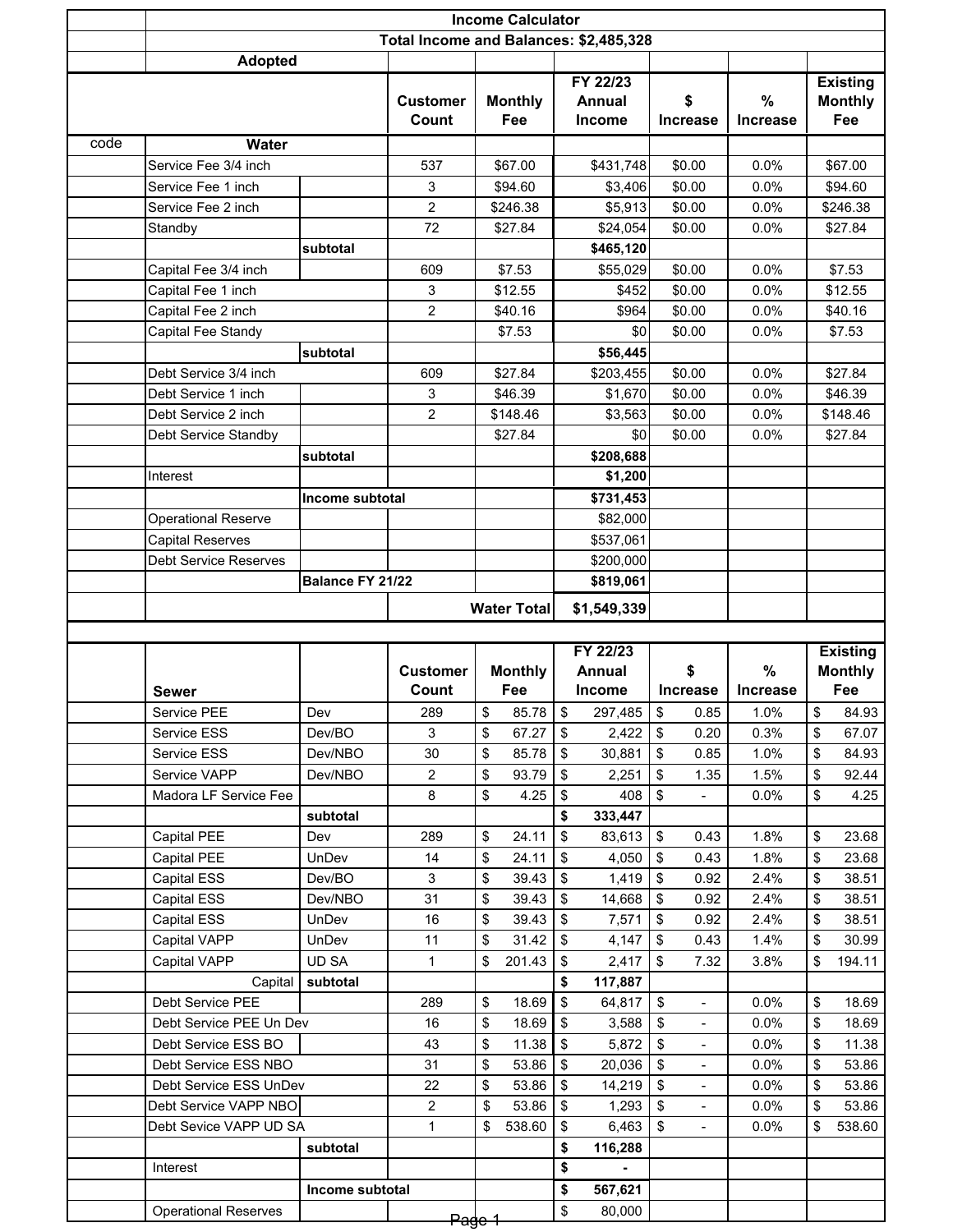| <b>Capital Reserves</b>                   |                              |                 |                    | \$<br>223,293 |                 |                 |                 |
|-------------------------------------------|------------------------------|-----------------|--------------------|---------------|-----------------|-----------------|-----------------|
| <b>Debt Service Restricted Reserves</b>   |                              |                 |                    | \$<br>65,000  |                 |                 |                 |
|                                           | <b>Balance from 21/22</b>    |                 |                    | \$<br>368,293 |                 |                 |                 |
|                                           |                              |                 | <b>Sewer Total</b> | 935,914<br>\$ |                 |                 |                 |
|                                           |                              |                 |                    |               |                 |                 |                 |
|                                           |                              |                 |                    | FY 22/23      |                 |                 | <b>Existing</b> |
|                                           |                              | <b>Customer</b> | <b>Monthly</b>     | Annual        | \$              | $\%$            | <b>Monthly</b>  |
|                                           |                              | Count           | Fee                | <b>Income</b> | <b>Increase</b> | <b>Increase</b> | Fee             |
| <b>Fire Operations</b>                    |                              |                 |                    |               |                 |                 |                 |
| <b>PEE Assessment UnDev</b>               |                              | 83              | \$4.47             | \$4,452       | \$0.13          | 3.0%            | \$4.34          |
| <b>PEE Assessment Dev</b>                 |                              | 535             | \$9.21             | \$59,117      | \$0.27          | 3.0%            | \$8.94          |
|                                           |                              |                 |                    |               |                 |                 |                 |
| <b>ESS Protection Fee</b>                 |                              | 33              | \$6.38             | \$2,526       | \$0.00          | 0.0%            | \$6.38          |
| <b>VAPP Protection Fee</b>                |                              | 2               | \$13.15            | \$316         | \$0.38          | 3.0%            | \$12.77         |
|                                           | subtotal                     |                 |                    | \$66,411      |                 |                 |                 |
| <b>County Tax Revenue</b>                 |                              |                 |                    | \$36,000      |                 |                 |                 |
|                                           | subtotal                     |                 |                    | \$102,411     |                 |                 |                 |
| <b>FEERAM UnDev</b>                       |                              | 83              | \$1.50             | \$1,494       | \$0.00          | 0.0%            | \$1.50          |
| <b>FEERAM Dev</b>                         |                              | 535             | \$2.74             | \$17,591      | \$0.00          | 0.0%            | \$2.74          |
|                                           | subtotal                     |                 |                    | \$19,085      |                 |                 |                 |
| Interest                                  |                              |                 |                    | \$200         |                 |                 |                 |
|                                           | Income subtotal              |                 |                    | \$121,696     |                 |                 |                 |
| Operational Reserve Balance from FY 20/21 |                              |                 |                    | \$25,000      |                 |                 |                 |
| FEERAM Balance from FY 20/21              |                              |                 |                    | \$263,395     |                 |                 |                 |
|                                           | <b>Balance from FY 21/22</b> |                 |                    | \$288,395     |                 |                 |                 |
|                                           |                              |                 | <b>Fire Total</b>  | \$409,891     |                 |                 |                 |
|                                           |                              |                 |                    |               |                 |                 |                 |
|                                           | <b>TOTAL</b>                 |                 |                    | \$2,485,336   |                 |                 |                 |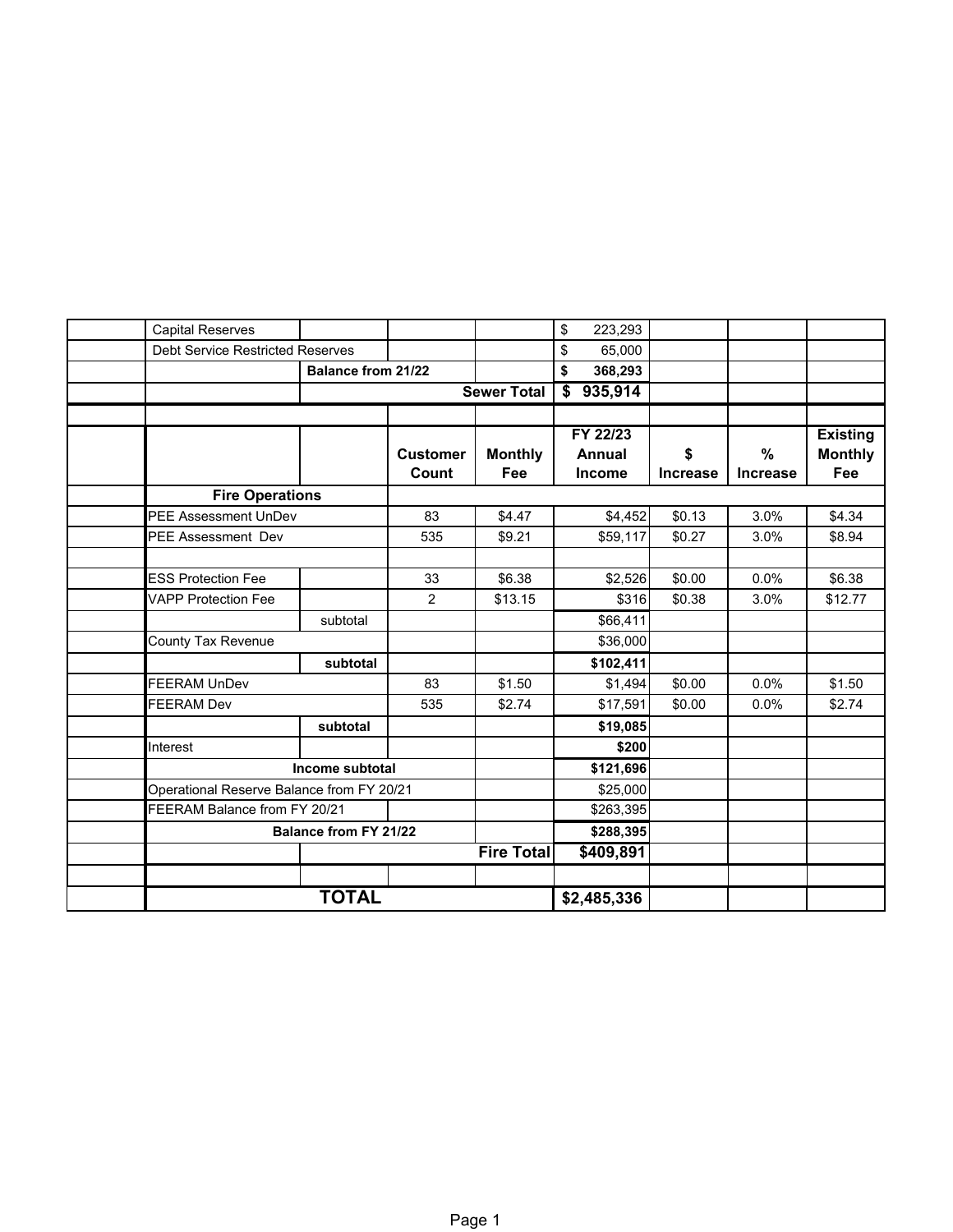|                  | $\mathsf{C}$                                     | D | E                     | F         | G            | H           |           |  |  |  |  |  |
|------------------|--------------------------------------------------|---|-----------------------|-----------|--------------|-------------|-----------|--|--|--|--|--|
| 1                |                                                  |   |                       |           |              |             |           |  |  |  |  |  |
| $\overline{2}$   |                                                  |   |                       |           |              |             |           |  |  |  |  |  |
| 3                | <b>Plumas Eureka Community Services District</b> |   |                       |           |              |             |           |  |  |  |  |  |
| 4                | <b>Water Capital Program</b>                     |   |                       |           |              |             |           |  |  |  |  |  |
| 5                |                                                  |   |                       | FY 22/23  |              |             |           |  |  |  |  |  |
| $6\phantom{1}$   | Adopted:                                         |   |                       |           |              |             |           |  |  |  |  |  |
| $\overline{7}$   |                                                  |   |                       |           |              |             |           |  |  |  |  |  |
|                  |                                                  |   |                       |           |              |             |           |  |  |  |  |  |
| 8                | <b>Anticipated Cash Balances 7/1/22</b>          |   |                       | Capital   | Debt Service | Operational | Total     |  |  |  |  |  |
| 9                |                                                  |   |                       | \$537,061 | \$200,000    | \$82,000    | \$819,061 |  |  |  |  |  |
| 10               |                                                  |   |                       |           |              |             |           |  |  |  |  |  |
| 11               | Income:                                          |   |                       |           |              |             |           |  |  |  |  |  |
| 12 <sup>12</sup> | <b>Capital Reserve Fee</b>                       |   |                       | \$56,445  |              |             | \$56,445  |  |  |  |  |  |
| 13 <sup>°</sup>  | <b>Debt Servoce Fee</b>                          |   |                       |           | \$208,688    |             | \$208,688 |  |  |  |  |  |
| 14               | <b>AR Revenue Loss</b>                           |   |                       | \$1,200   |              |             | \$1,200   |  |  |  |  |  |
| 15               | <b>Operational Reserves</b>                      |   |                       |           |              | \$125,176   |           |  |  |  |  |  |
| 16               |                                                  |   | <b>Total Income</b>   | \$57,645  | \$208,688    | \$125,176   | \$391,509 |  |  |  |  |  |
| 17               |                                                  |   |                       |           |              |             |           |  |  |  |  |  |
| 18               | <b>Expenses:</b>                                 |   |                       |           |              |             |           |  |  |  |  |  |
| 19               | <b>Capital Outlay</b>                            |   |                       | \$200,000 |              |             | \$200,000 |  |  |  |  |  |
| 20               | <b>Capital Improvement Expenses</b>              |   |                       | \$63,000  |              |             | \$63,000  |  |  |  |  |  |
| 21               | Debt Service Contribution to Capital             |   |                       |           |              |             | \$0       |  |  |  |  |  |
| $\overline{22}$  |                                                  |   |                       |           |              |             |           |  |  |  |  |  |
| 23               |                                                  |   | <b>Total Expenses</b> | \$263,000 | \$0          | \$0         | \$263,000 |  |  |  |  |  |
| $\overline{24}$  |                                                  |   |                       |           |              |             |           |  |  |  |  |  |
| 25               | <b>Anticipated Cash Balances 6/30/22</b>         |   |                       | \$331,706 | \$408,688    | \$207,176   | \$947,570 |  |  |  |  |  |
| $\overline{26}$  |                                                  |   |                       |           |              |             |           |  |  |  |  |  |
| $\overline{27}$  |                                                  |   |                       |           |              |             |           |  |  |  |  |  |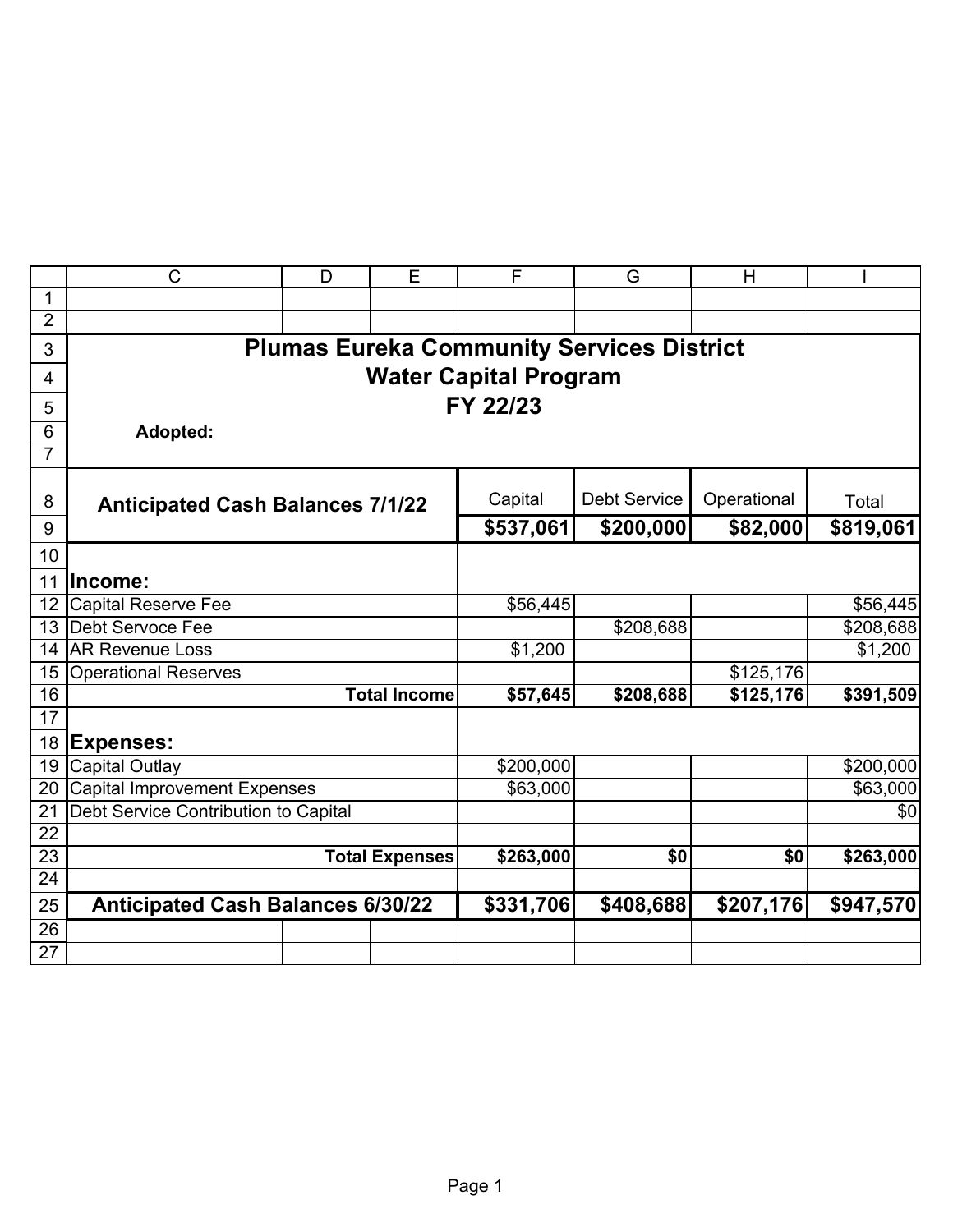|                | B                                        | C                                     | D                       | Е                   | F                                        | G                   | н                  |                                    | J                                                                    | Κ                                       |
|----------------|------------------------------------------|---------------------------------------|-------------------------|---------------------|------------------------------------------|---------------------|--------------------|------------------------------------|----------------------------------------------------------------------|-----------------------------------------|
| $\mathbf{1}$   |                                          |                                       |                         |                     | <b>Water Division Capital Program</b>    |                     |                    |                                    |                                                                      |                                         |
| $\overline{c}$ |                                          |                                       |                         |                     | FY 22/23                                 |                     |                    |                                    |                                                                      |                                         |
| 3              | Adopted:                                 |                                       |                         |                     |                                          |                     |                    |                                    |                                                                      |                                         |
| 4              |                                          |                                       |                         |                     |                                          |                     |                    |                                    |                                                                      |                                         |
| 5              | <b>Capital Program Income</b>            |                                       |                         |                     |                                          |                     |                    |                                    |                                                                      |                                         |
| 6              |                                          |                                       |                         |                     |                                          |                     |                    |                                    |                                                                      |                                         |
| 7<br>8         |                                          | Water Capital Program Income FY 22/23 | Interest                | \$56,445<br>\$1,200 |                                          |                     |                    |                                    | Capital Program Allocation Balance 7/01/22<br>FY22/23 Capital Income | \$537,061<br>\$56.445                   |
| 9              |                                          |                                       | Other Income (FY 22/23) |                     |                                          |                     |                    |                                    | Operational Reserve Balance 7/01/22                                  | \$82,000                                |
| 10             |                                          |                                       | Capital Income          | \$57,645            |                                          |                     |                    |                                    | Debt Service Income Balance FY 7/01/22                               | \$200,000                               |
| 11<br>12       |                                          | Total Available to Capital Program    |                         |                     |                                          |                     |                    |                                    | FY 22/23 Debt Service Income                                         | \$208,688<br>\$1,084,194                |
| 13             |                                          |                                       |                         |                     |                                          |                     |                    |                                    |                                                                      |                                         |
| 14             |                                          |                                       |                         |                     |                                          |                     |                    |                                    |                                                                      |                                         |
|                |                                          |                                       |                         |                     | Ending<br>FY 21/22                       | FY 22/23            | Funds              |                                    | Anticipated FY 20/23                                                 | <b>Estimated End of</b>                 |
|                | 15 Capital Outlay for New Facilities     |                                       |                         |                     | Allocation                               | Funding             | Available          |                                    | <b>Expenses</b>                                                      | Year Balance                            |
| 16             | <b>Account Number</b>                    |                                       |                         |                     |                                          |                     |                    |                                    |                                                                      |                                         |
| 17<br>18       | 14001                                    | <b>Arsenic Remediation Project</b>    |                         |                     | \$263,000                                | \$15,000            | \$278,000          |                                    | \$200,000                                                            | \$78,000                                |
| 19             | <b>Capital Improvement Projects</b>      |                                       |                         |                     |                                          |                     |                    |                                    |                                                                      |                                         |
|                |                                          |                                       |                         |                     | Ending                                   |                     |                    |                                    |                                                                      |                                         |
| 20<br>21       | <b>Account Number</b>                    |                                       | Description             |                     | FY 21/22<br>Allocation                   | FY 22/23<br>Funding | Funds<br>Available |                                    | Anticipated FY 22/23<br><b>Expenses</b>                              | <b>Estimated End of</b><br>Year Balance |
| 22             | 14003                                    | <b>Water Distribution</b>             |                         |                     | \$10,000                                 | \$10,000            | \$20,000           |                                    | \$5,000                                                              | \$15,000                                |
| 23<br>24<br>25 | 14005                                    | <b>General Equipment-Water</b>        |                         |                     | \$20,000                                 | \$9,200             | \$29,200           |                                    | \$5,000                                                              | \$24,200                                |
| 26<br>27       | 14007                                    | <b>Buildings-Wells</b>                |                         |                     | \$0                                      | \$3,000             | \$3,000            |                                    | \$0                                                                  | \$3,000                                 |
| 28<br>29       | 14008                                    | <b>Buildings-Office</b>               |                         |                     | \$5,000                                  | \$5,000             | \$10,000           |                                    | \$0                                                                  | \$10,000                                |
| 30<br>31       | 14010                                    | Projects-Well                         |                         |                     | \$125,000                                | \$0                 | \$125,000          |                                    | \$5,000                                                              | \$120,000                               |
| 32<br>33       | 14011                                    | Project-Back Up Power                 |                         |                     | \$65,000                                 | \$10,000            | \$75,000           |                                    | \$20,000                                                             | \$55,000                                |
| 34<br>35       | 14012                                    | Replacement Fund: Hydrant Upgrade     |                         |                     | \$18,061                                 | \$3,000             | \$21,061           |                                    | \$18,000                                                             | \$3,061                                 |
| 36<br>37       | 14013                                    | <b>Telemetry Upgrade</b>              |                         |                     | \$0                                      | \$0                 | \$0                |                                    | \$0                                                                  | \$0                                     |
| 38<br>39       | 14014                                    | <b>Vehicles - Water</b>               |                         |                     | \$6,000                                  | \$0                 | \$6,000            |                                    | \$0                                                                  | \$6,000                                 |
| 40<br>41       | 140016                                   | <b>Road Maintenance and Repair</b>    |                         |                     | \$7,000                                  | \$0                 | \$7,000            |                                    | \$5,000                                                              | \$2,000                                 |
| 43             | 42 14020                                 | Miscellaneous: Emergency Repair       |                         |                     | \$10,000                                 | \$2,445             | \$12,445           |                                    | \$5,000                                                              | \$7,445                                 |
| 45             | 44 14030                                 | Water storage Tank Replacement        |                         |                     | \$8,000                                  | \$0                 | \$8,000            |                                    | \$0                                                                  | \$8,000                                 |
| 46             |                                          |                                       | <b>CIP Totals</b>       |                     | \$274,061                                | \$42,645            | \$316,706          |                                    | \$63,000                                                             |                                         |
| 47             |                                          |                                       |                         |                     |                                          |                     |                    |                                    | <b>Sub Total</b>                                                     | \$253,706                               |
| 48<br>49       | <b>Capital Improvement Program Total</b> |                                       |                         |                     | \$537,061                                | \$57,645            | \$594,706          |                                    | \$263,000                                                            | \$331,706                               |
| 50             |                                          |                                       |                         |                     |                                          |                     |                    |                                    |                                                                      |                                         |
| 51             |                                          |                                       |                         |                     | <b>Debt Service</b>                      |                     |                    | <b>SRF</b><br>Construction<br>Loan |                                                                      |                                         |
| 52             | <b>Operational Reserves</b>              |                                       |                         |                     | Anticipated Balance 07/1/22              |                     |                    | \$200,000                          |                                                                      |                                         |
|                | 53 Balance 07/01/22                      |                                       | \$82,000                |                     | Income                                   |                     |                    | \$208,688                          |                                                                      |                                         |
| 54<br>55       | FY 22/23 Income                          |                                       | \$125,176               |                     | Payments<br>Anticipated Balance 06/30/23 |                     |                    | \$408,688                          |                                                                      |                                         |
| 56             | <b>Balance 06/30/23</b><br>\$207,176     |                                       |                         |                     |                                          |                     |                    |                                    |                                                                      |                                         |
| 57             |                                          |                                       |                         |                     |                                          |                     |                    |                                    |                                                                      |                                         |
| 58<br>59       | Anticipated Cash Balance 06/30/23        |                                       |                         |                     |                                          |                     |                    |                                    | \$947,570                                                            |                                         |
| 60             |                                          |                                       |                         |                     |                                          |                     |                    |                                    |                                                                      |                                         |
| 61             |                                          |                                       |                         |                     |                                          |                     |                    |                                    |                                                                      |                                         |
| 62<br>63       |                                          |                                       |                         |                     |                                          |                     |                    |                                    |                                                                      |                                         |
| 64             |                                          |                                       |                         |                     |                                          |                     |                    |                                    |                                                                      |                                         |
| 65             |                                          |                                       |                         |                     |                                          |                     |                    |                                    |                                                                      |                                         |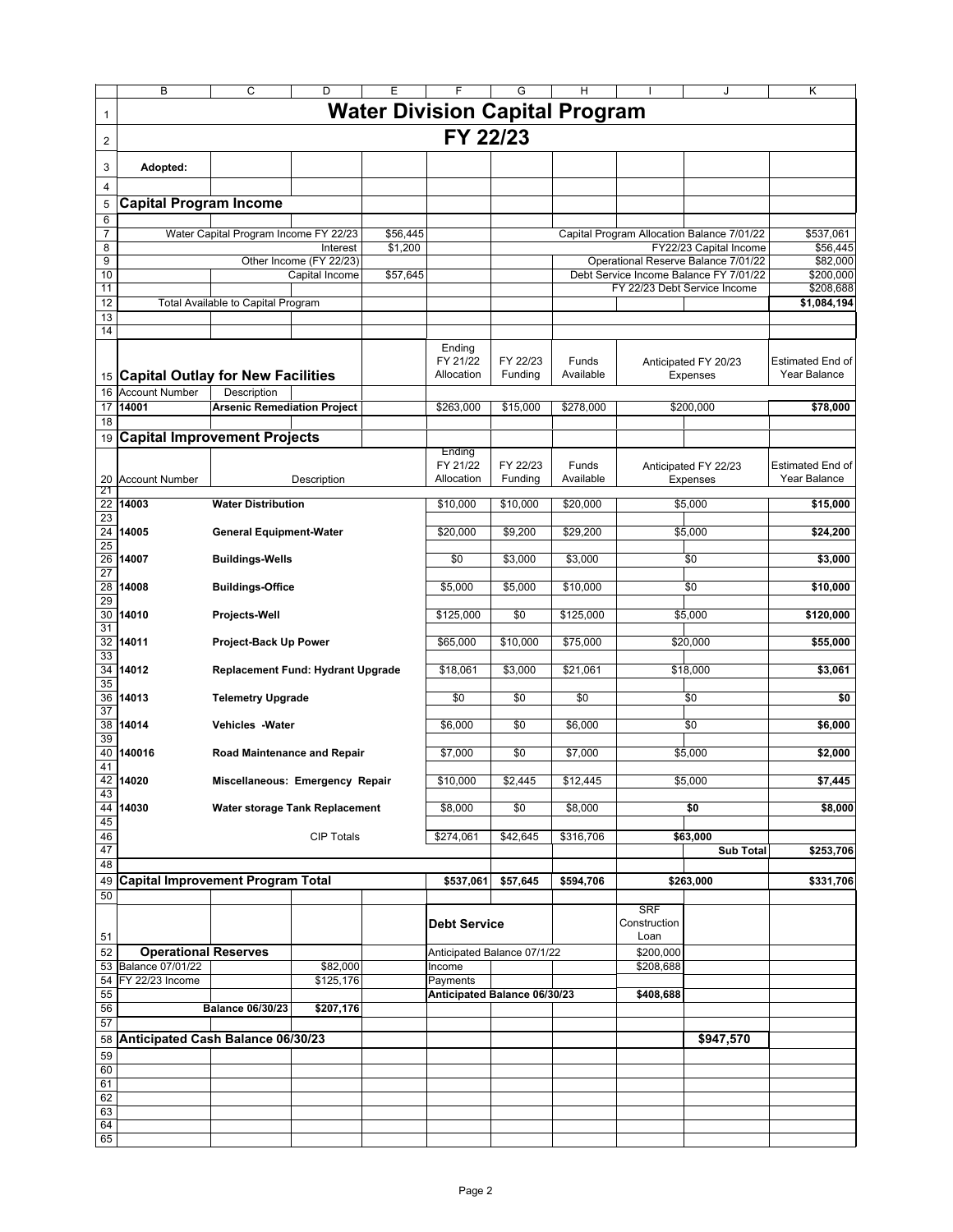|                 | B                                                                                         | $\mathsf C$ | D                     | E                            | F                                                | G          | H                  |  |  |  |  |  |  |
|-----------------|-------------------------------------------------------------------------------------------|-------------|-----------------------|------------------------------|--------------------------------------------------|------------|--------------------|--|--|--|--|--|--|
| $\mathbf{1}$    |                                                                                           |             |                       |                              |                                                  |            |                    |  |  |  |  |  |  |
| $\overline{2}$  |                                                                                           |             |                       |                              |                                                  |            |                    |  |  |  |  |  |  |
| $\mathfrak{S}$  |                                                                                           |             |                       |                              | <b>Plumas Eureka Community Services District</b> |            |                    |  |  |  |  |  |  |
| 4               |                                                                                           |             |                       | <b>Sewer Capital Program</b> |                                                  |            |                    |  |  |  |  |  |  |
| 5               |                                                                                           |             |                       | FY 22/23                     |                                                  |            |                    |  |  |  |  |  |  |
| $6\phantom{1}6$ | Adopted:                                                                                  |             |                       |                              |                                                  |            |                    |  |  |  |  |  |  |
| $\overline{7}$  |                                                                                           |             |                       |                              |                                                  |            |                    |  |  |  |  |  |  |
|                 |                                                                                           |             |                       |                              |                                                  | Wastewater |                    |  |  |  |  |  |  |
|                 |                                                                                           |             |                       | Capital                      | Operational                                      | Plant #7   |                    |  |  |  |  |  |  |
| 8               | Reserve<br><b>Bonds</b><br>Program<br>Total                                               |             |                       |                              |                                                  |            |                    |  |  |  |  |  |  |
| 9               | \$223,293<br>\$368,293<br><b>Anticipated Cash Balance 7/01/22</b><br>\$80,000<br>\$65,000 |             |                       |                              |                                                  |            |                    |  |  |  |  |  |  |
| 10              |                                                                                           |             |                       |                              |                                                  |            |                    |  |  |  |  |  |  |
| 11              | Income:                                                                                   |             |                       |                              |                                                  |            |                    |  |  |  |  |  |  |
| 12              | <b>Capital Reserve Fee</b>                                                                |             |                       | \$117,887                    |                                                  |            | \$117,887          |  |  |  |  |  |  |
| 13              | <b>Debt Service Fees</b>                                                                  |             |                       | \$50,000                     |                                                  | \$66,288   | \$116,288          |  |  |  |  |  |  |
| 14              | <b>Operational Reserve</b>                                                                |             |                       |                              | \$6,325                                          |            | \$6,325            |  |  |  |  |  |  |
| 15              |                                                                                           |             | <b>Total Income</b>   | \$167,887                    | \$6,325                                          | \$131,288  | \$240,500          |  |  |  |  |  |  |
| 16              |                                                                                           |             |                       |                              |                                                  |            |                    |  |  |  |  |  |  |
| 17              | <b>Expenses:</b>                                                                          |             |                       |                              |                                                  |            |                    |  |  |  |  |  |  |
| 18              | WWTP #7 Bond Payment                                                                      |             |                       |                              |                                                  | \$62,818   | \$62,818           |  |  |  |  |  |  |
| 19              | <b>Capital Outlay</b>                                                                     |             |                       | \$0                          |                                                  |            | \$0                |  |  |  |  |  |  |
| 20              | <b>Capital Improvement Expenses</b>                                                       |             |                       | \$150,000                    |                                                  |            | \$150,000          |  |  |  |  |  |  |
| 21              | <b>Operation Expense</b>                                                                  |             |                       |                              |                                                  |            | \$0                |  |  |  |  |  |  |
| $\overline{22}$ |                                                                                           |             | <b>Total Expenses</b> | \$150,000                    | \$0                                              | \$62,818   | \$212,818          |  |  |  |  |  |  |
| $\overline{23}$ |                                                                                           |             |                       |                              |                                                  |            |                    |  |  |  |  |  |  |
| 24              | Anticipated Cash Balance 6/30/2023                                                        |             |                       | \$241,180                    | \$86,325                                         |            | \$68,470 \$395,975 |  |  |  |  |  |  |
| 25              |                                                                                           |             |                       |                              |                                                  |            |                    |  |  |  |  |  |  |
| $\overline{26}$ |                                                                                           |             |                       |                              |                                                  |            |                    |  |  |  |  |  |  |
| 27              |                                                                                           |             |                       |                              |                                                  |            |                    |  |  |  |  |  |  |
| 28<br>29        |                                                                                           |             |                       |                              |                                                  |            |                    |  |  |  |  |  |  |
| 30              |                                                                                           |             |                       |                              |                                                  |            |                    |  |  |  |  |  |  |
| 31              |                                                                                           |             |                       |                              |                                                  |            |                    |  |  |  |  |  |  |
| 32              |                                                                                           |             |                       |                              |                                                  |            |                    |  |  |  |  |  |  |
| 33              |                                                                                           |             |                       |                              |                                                  |            |                    |  |  |  |  |  |  |
| 34              |                                                                                           |             |                       |                              |                                                  |            |                    |  |  |  |  |  |  |
| 35              |                                                                                           |             |                       |                              |                                                  |            |                    |  |  |  |  |  |  |
| 36              |                                                                                           |             |                       |                              |                                                  |            |                    |  |  |  |  |  |  |
| 37              |                                                                                           |             |                       |                              |                                                  |            |                    |  |  |  |  |  |  |
| 38              |                                                                                           |             |                       |                              |                                                  |            |                    |  |  |  |  |  |  |
| 39              |                                                                                           |             |                       |                              |                                                  |            |                    |  |  |  |  |  |  |
| 40              |                                                                                           |             |                       |                              |                                                  |            |                    |  |  |  |  |  |  |
| 41              |                                                                                           |             |                       |                              |                                                  |            |                    |  |  |  |  |  |  |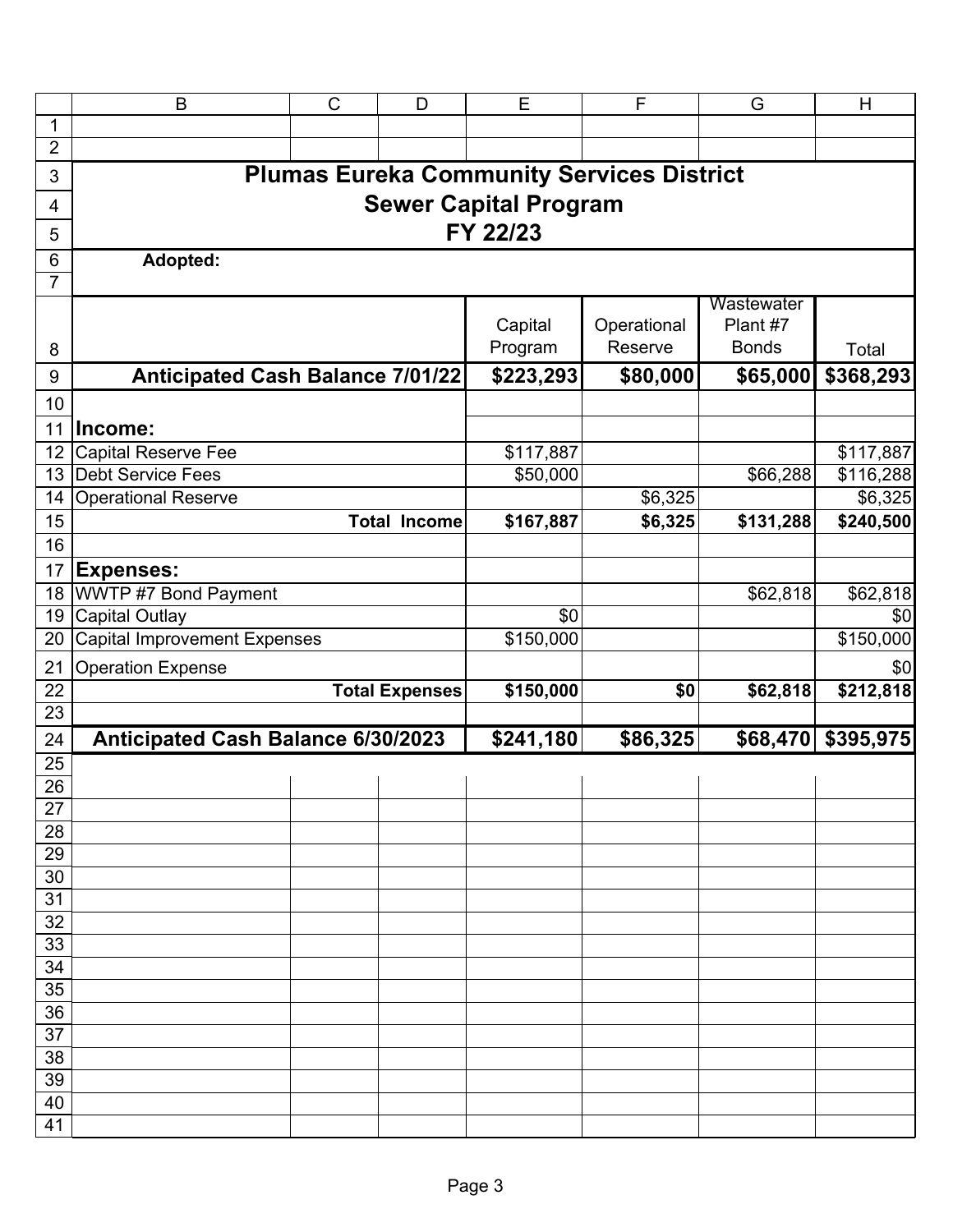|                                    | B                            | C                                         |                                             |           |                   | G                  | H                                                                              |                                  |                  | Κ                        |
|------------------------------------|------------------------------|-------------------------------------------|---------------------------------------------|-----------|-------------------|--------------------|--------------------------------------------------------------------------------|----------------------------------|------------------|--------------------------|
|                                    |                              |                                           | <b>Sewer Division Capital Program</b>       |           |                   |                    |                                                                                |                                  |                  |                          |
| 1                                  |                              |                                           |                                             |           |                   |                    |                                                                                |                                  |                  |                          |
| 2                                  |                              |                                           |                                             |           | FY 22/23          |                    |                                                                                |                                  |                  |                          |
|                                    |                              |                                           |                                             |           |                   |                    |                                                                                |                                  |                  |                          |
| 3                                  | Adopted:                     |                                           |                                             |           |                   |                    |                                                                                |                                  |                  |                          |
| 4                                  |                              |                                           |                                             |           |                   |                    |                                                                                |                                  |                  |                          |
| 5                                  |                              | <b>Capital Program Income</b>             |                                             |           |                   |                    |                                                                                |                                  |                  |                          |
| 6                                  |                              |                                           |                                             |           |                   |                    |                                                                                |                                  |                  |                          |
| $\overline{7}$                     |                              |                                           | Sewer Capital Program Income FY 21/22       | \$117,887 |                   |                    |                                                                                | Capital Program Balance 7/01/22  |                  | \$223,293                |
| 8                                  |                              |                                           | Debt Fee Balance Contribution               | \$50,000  |                   |                    |                                                                                | Capital Income FY 22/23          |                  | \$117,887                |
| 9                                  |                              |                                           | Capital Income                              | \$167,887 |                   |                    | Operational Reserve Balance 7/01/22                                            |                                  |                  | \$80,000                 |
| 10                                 |                              |                                           |                                             |           |                   |                    | Operation Income FY 22/23                                                      |                                  |                  | \$6,325                  |
| 11<br>12                           |                              |                                           |                                             |           |                   |                    | Restricted Debt Reserve Balance 7/01/22<br>Restricted Debt Fee Income FY 22/23 |                                  |                  | \$65,000<br>\$66,288     |
| 13                                 |                              |                                           |                                             |           |                   |                    | Non Restricted Debt Fee Income 22/23                                           |                                  |                  | \$50,000                 |
| 14                                 |                              |                                           |                                             |           |                   |                    |                                                                                |                                  |                  |                          |
| 15                                 |                              |                                           |                                             |           |                   |                    |                                                                                |                                  |                  |                          |
| 16                                 |                              |                                           |                                             |           |                   |                    |                                                                                |                                  |                  |                          |
| 17                                 |                              | <b>Total Available to Capital Program</b> |                                             |           |                   |                    |                                                                                |                                  |                  | \$477,505                |
| 18                                 |                              |                                           |                                             |           |                   |                    |                                                                                |                                  |                  |                          |
| 19                                 |                              |                                           |                                             |           |                   |                    |                                                                                |                                  |                  |                          |
| 20                                 |                              | Capital Outlay for New Facilities         |                                             |           |                   |                    |                                                                                |                                  |                  |                          |
| 21                                 | <b>Account Number</b>        |                                           | Description                                 |           |                   |                    |                                                                                | Anticipated                      |                  |                          |
| 22                                 |                              |                                           |                                             |           |                   |                    |                                                                                | Expenses                         |                  |                          |
| 23                                 |                              |                                           |                                             |           |                   |                    |                                                                                |                                  |                  |                          |
| 24                                 |                              |                                           |                                             |           |                   |                    |                                                                                | Capital Outlay Expense Totals    |                  | \$0                      |
| 25                                 |                              |                                           |                                             |           |                   |                    |                                                                                |                                  |                  |                          |
| 26                                 |                              | <b>Capital Improvement Projects</b>       |                                             |           |                   |                    |                                                                                |                                  |                  |                          |
| 27                                 | <b>Account Number</b>        |                                           | Description                                 |           |                   |                    |                                                                                |                                  |                  |                          |
|                                    |                              |                                           |                                             |           | Ending<br>FY21/22 | FY 22/23           | Funds                                                                          |                                  |                  | Estimated<br>End of Year |
| 28                                 |                              |                                           |                                             |           | Allocation        | Fundina            | Available                                                                      | Anticipated<br>FY 22/23 Expenses |                  | Balance                  |
| 29                                 |                              |                                           |                                             |           |                   |                    |                                                                                |                                  |                  |                          |
| 30                                 | 15001                        | <b>WWTP #6 Treatment Upgrade</b>          |                                             |           | \$0               | \$10,000           | \$10,000                                                                       | \$0                              |                  | \$10,000                 |
| 31                                 |                              |                                           |                                             |           |                   |                    |                                                                                |                                  |                  |                          |
| 32                                 | 15002                        |                                           | Treatment Plant #7 Maintenance Lift Station |           | \$75,000          | \$70,000           | \$145,000                                                                      | \$100,000                        |                  | \$45,000                 |
| 33<br>34                           | 15004                        | <b>Wasterwater Collection</b>             |                                             |           | \$0               | \$10,000           | \$10,000                                                                       | \$0                              |                  | \$10,000                 |
| 35                                 |                              |                                           |                                             |           |                   |                    |                                                                                |                                  |                  |                          |
| 36                                 | 15008                        |                                           | General Equipment-Wastewater                |           | \$0               | \$5,000            | \$5,000                                                                        | \$5,000                          |                  | \$0                      |
| 37                                 |                              |                                           |                                             |           |                   |                    |                                                                                |                                  |                  |                          |
| 38                                 | 15010                        | Wastewater Disposal                       |                                             |           | \$0               | \$4,000            | \$4,000                                                                        | \$0                              |                  | \$4,000                  |
| 39<br>40                           | 15013                        |                                           |                                             |           | \$0               | \$0                | \$0                                                                            |                                  |                  |                          |
| 41                                 |                              | <b>Building-Office</b>                    |                                             |           |                   |                    |                                                                                | \$0                              |                  | \$0                      |
| 42                                 | 15015                        | <b>Replacement Fund</b>                   |                                             |           | \$73.293          | \$8.887            | \$82,180                                                                       | \$5.000                          |                  | \$77,180                 |
| 43                                 |                              |                                           |                                             |           |                   |                    |                                                                                |                                  |                  |                          |
| 44                                 | 15016                        | Telemetry Upgrade                         |                                             |           | \$0               | \$0                | \$0                                                                            | \$0                              |                  | \$0                      |
| 45                                 |                              |                                           |                                             |           |                   |                    |                                                                                |                                  |                  |                          |
| 46<br>47                           | 15017                        | Vehicles-Wastewater                       |                                             |           | \$0               | \$0                | \$0                                                                            | \$0                              |                  | \$0                      |
| 48                                 | 15019                        | Road Maintenance and Repair               |                                             |           | \$0               | \$0                | \$0                                                                            | \$0                              |                  | \$0                      |
| 49                                 |                              |                                           |                                             |           |                   |                    |                                                                                |                                  |                  |                          |
|                                    | 50 15020                     | Discharge Permit                          |                                             |           | \$0               | \$0                | \$0                                                                            | \$0                              |                  | \$0                      |
| 51                                 |                              |                                           |                                             |           |                   |                    |                                                                                |                                  |                  |                          |
|                                    | 52 15021                     |                                           | <b>Tertiary Treatment Improvements</b>      |           | \$0               | \$0                | \$0                                                                            | \$0                              |                  | \$0                      |
| 53<br>54                           | 15022                        |                                           | Capital Projects- Backup Generator          |           | \$75,000          | \$60,000           | \$135,000                                                                      | \$40,000                         |                  | \$95,000                 |
| 55                                 |                              |                                           |                                             |           |                   |                    |                                                                                |                                  |                  |                          |
| 56                                 |                              |                                           |                                             |           |                   |                    |                                                                                |                                  |                  |                          |
| 57                                 |                              |                                           | <b>CIP Totals</b>                           |           | \$223,293         | \$167,887          | \$391,180                                                                      | \$150,000                        |                  |                          |
| 58                                 |                              |                                           |                                             |           |                   |                    |                                                                                |                                  | <b>Sub Total</b> | \$241,180                |
| 59                                 |                              |                                           |                                             |           |                   |                    |                                                                                |                                  |                  |                          |
| 60<br>61                           |                              |                                           |                                             |           |                   |                    | Anticipated Balance 6/30/23                                                    |                                  |                  | \$241,180                |
| 62                                 |                              |                                           |                                             |           |                   |                    |                                                                                |                                  |                  |                          |
|                                    |                              |                                           | Operational                                 |           |                   |                    |                                                                                |                                  |                  | WWTP 7                   |
| 63                                 |                              |                                           | <b>Reserves</b>                             |           |                   |                    |                                                                                |                                  |                  | <b>Bonds</b>             |
| 64                                 | Balance 07/01/2022           |                                           | \$80,000                                    |           |                   |                    | Restricted Reserve 07/01/22                                                    |                                  |                  | \$65,000                 |
| 65                                 | FY 22/23 Income              |                                           | \$6,325                                     |           |                   | Income, FY 21/23   |                                                                                |                                  |                  | \$116,288                |
| 66                                 | FY 22/23 Expenses            |                                           | \$0                                         |           |                   |                    | Contribution to Cap Reserve                                                    |                                  |                  | \$50,000                 |
| 67                                 | Anticipated Balance 06/30/23 |                                           | \$86,325                                    |           |                   | Payments, FY 22/23 |                                                                                |                                  |                  | \$62,818                 |
| Anticipated Balance 06/30/23<br>68 |                              |                                           |                                             |           |                   |                    |                                                                                |                                  |                  | \$68,470                 |
| 69                                 |                              |                                           |                                             |           |                   |                    |                                                                                |                                  |                  |                          |
| 70                                 |                              |                                           |                                             |           |                   |                    | Anticipated Cash Balance 06/30/22                                              |                                  |                  | \$395,975                |
| 71                                 |                              |                                           |                                             |           |                   |                    |                                                                                |                                  |                  |                          |
| 72                                 |                              |                                           |                                             |           |                   |                    |                                                                                |                                  |                  |                          |
| 73<br>74                           |                              |                                           |                                             |           |                   |                    |                                                                                |                                  |                  |                          |
| 75                                 |                              |                                           |                                             |           |                   |                    |                                                                                |                                  |                  |                          |
|                                    |                              |                                           |                                             |           |                   |                    |                                                                                |                                  |                  |                          |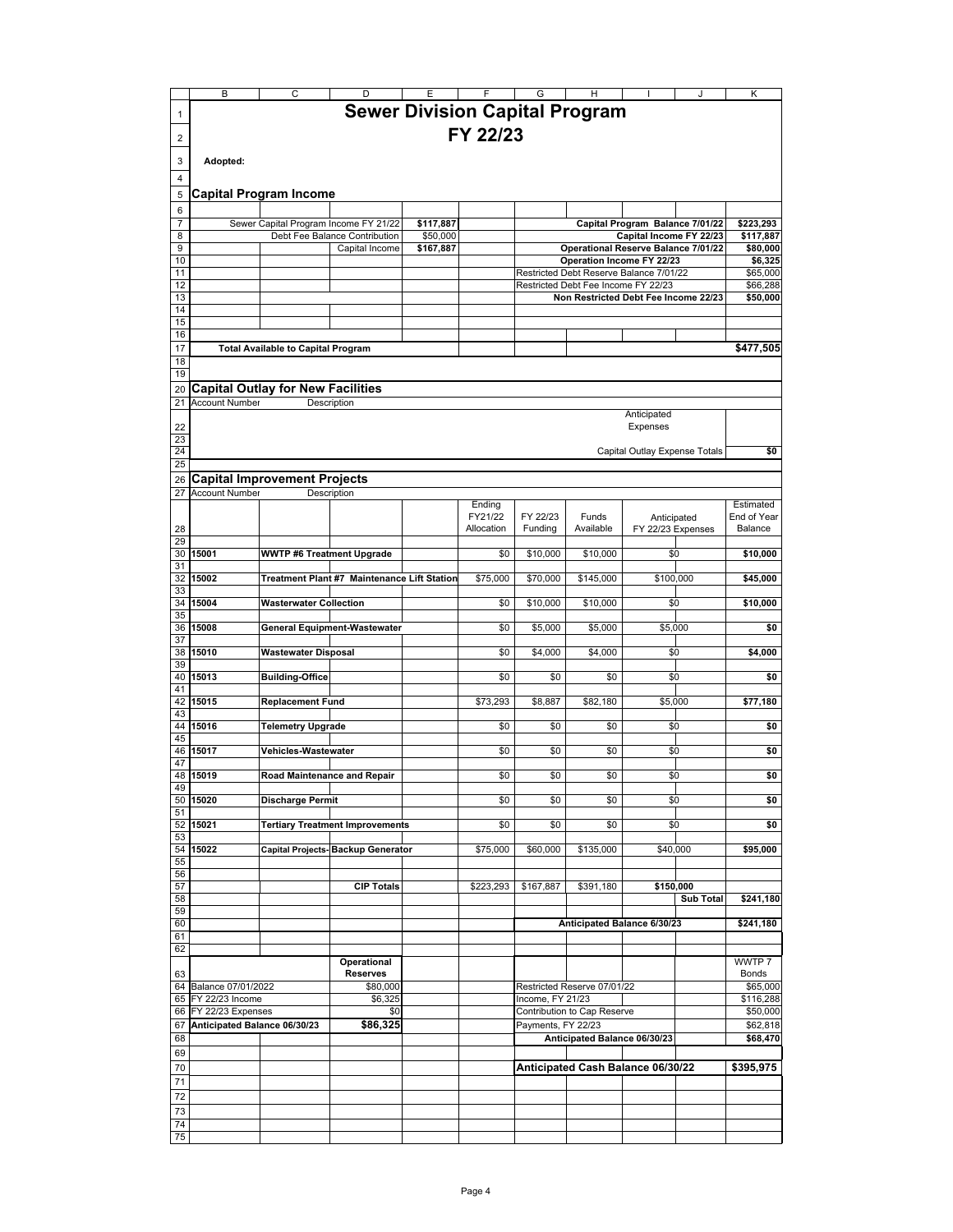| $\rightarrow$ |  |  |  |  |  |
|---------------|--|--|--|--|--|
| --            |  |  |  |  |  |
|               |  |  |  |  |  |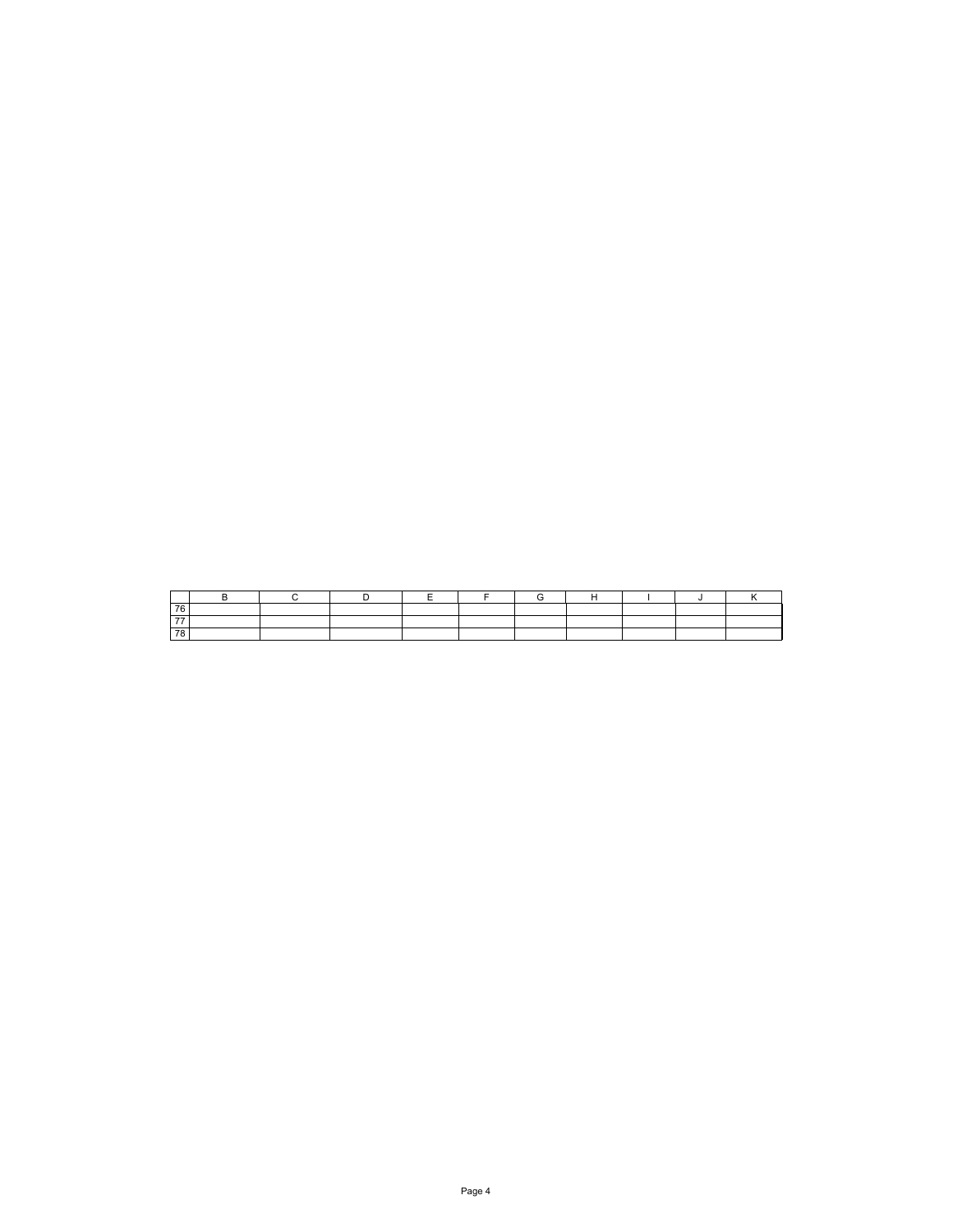|                 | A | B                                        | $\mathsf{C}$                                              | D                                      | E                         | F                                        | G            | H |  |  |  |  |  |  |
|-----------------|---|------------------------------------------|-----------------------------------------------------------|----------------------------------------|---------------------------|------------------------------------------|--------------|---|--|--|--|--|--|--|
| 1               |   |                                          |                                                           |                                        |                           |                                          |              |   |  |  |  |  |  |  |
| $\overline{2}$  |   |                                          |                                                           |                                        |                           |                                          |              |   |  |  |  |  |  |  |
| 3               |   |                                          | <b>Plumas Eureka Community Services District</b>          |                                        |                           |                                          |              |   |  |  |  |  |  |  |
| 4               |   |                                          | Fire Engine Equipment Replacement And Maintenance Program |                                        |                           |                                          |              |   |  |  |  |  |  |  |
| 5               |   |                                          |                                                           |                                        | FY 22/23                  |                                          |              |   |  |  |  |  |  |  |
| 6               |   |                                          |                                                           |                                        |                           |                                          |              |   |  |  |  |  |  |  |
| $\overline{7}$  |   | Adopted:                                 |                                                           |                                        |                           |                                          |              |   |  |  |  |  |  |  |
| 8               |   |                                          |                                                           |                                        |                           |                                          |              |   |  |  |  |  |  |  |
| 9               |   |                                          |                                                           |                                        | <b>Capital</b><br>Program | Donations,<br>Grants,<br><b>Reserves</b> | <b>Total</b> |   |  |  |  |  |  |  |
| 10              |   |                                          |                                                           | <b>Anticipated Cash Balance 7/1/22</b> | \$263,395                 | \$25,000                                 | \$288,395    |   |  |  |  |  |  |  |
| 11              |   |                                          |                                                           |                                        |                           |                                          |              |   |  |  |  |  |  |  |
| 12              |   | Income:                                  |                                                           |                                        |                           |                                          |              |   |  |  |  |  |  |  |
| 13              |   | <b>FEERAM Fee</b>                        |                                                           |                                        | \$19,085                  |                                          | \$19,085     |   |  |  |  |  |  |  |
| 14              |   | <b>Grants/Fund Raising/Other</b>         |                                                           |                                        |                           | \$96,000                                 | \$96,000     |   |  |  |  |  |  |  |
| 15              |   | Interest                                 |                                                           |                                        | \$200                     |                                          | \$200        |   |  |  |  |  |  |  |
| 16              |   |                                          |                                                           | <b>Total Income</b>                    | \$19,285                  | \$96,000                                 | \$115,285    |   |  |  |  |  |  |  |
| 17              |   |                                          |                                                           |                                        |                           |                                          |              |   |  |  |  |  |  |  |
| 18              |   | <b>Expenses:</b>                         |                                                           |                                        |                           |                                          |              |   |  |  |  |  |  |  |
| 19              |   | Transfers - To O&M                       |                                                           |                                        |                           | \$34,455                                 | \$34,455     |   |  |  |  |  |  |  |
| 20              |   | <b>FEERAM Project Expenses</b>           |                                                           |                                        | \$50,000                  | \$0                                      | \$50,000     |   |  |  |  |  |  |  |
| $\overline{21}$ |   | <b>Grant Restricted Expenses</b>         |                                                           |                                        |                           | \$96,000                                 | \$96,000     |   |  |  |  |  |  |  |
| $\overline{22}$ |   |                                          |                                                           | <b>Total Expenses</b>                  | \$50,000                  | \$130,455                                | \$180,455    |   |  |  |  |  |  |  |
| 23              |   |                                          |                                                           |                                        |                           |                                          |              |   |  |  |  |  |  |  |
| 24              |   | <b>Anticipated Cash Balances 6/30/23</b> |                                                           |                                        | \$232,680                 | \$25,000                                 | \$223,225    |   |  |  |  |  |  |  |
| 25              |   |                                          |                                                           |                                        |                           |                                          |              |   |  |  |  |  |  |  |
| 26              |   |                                          |                                                           |                                        |                           |                                          |              |   |  |  |  |  |  |  |
| 27              |   |                                          |                                                           |                                        |                           |                                          |              |   |  |  |  |  |  |  |
| 28              |   |                                          |                                                           |                                        |                           |                                          |              |   |  |  |  |  |  |  |
| 29              |   |                                          |                                                           |                                        |                           |                                          |              |   |  |  |  |  |  |  |
| 30              |   |                                          |                                                           |                                        |                           |                                          |              |   |  |  |  |  |  |  |
| 31              |   |                                          |                                                           |                                        |                           |                                          |              |   |  |  |  |  |  |  |